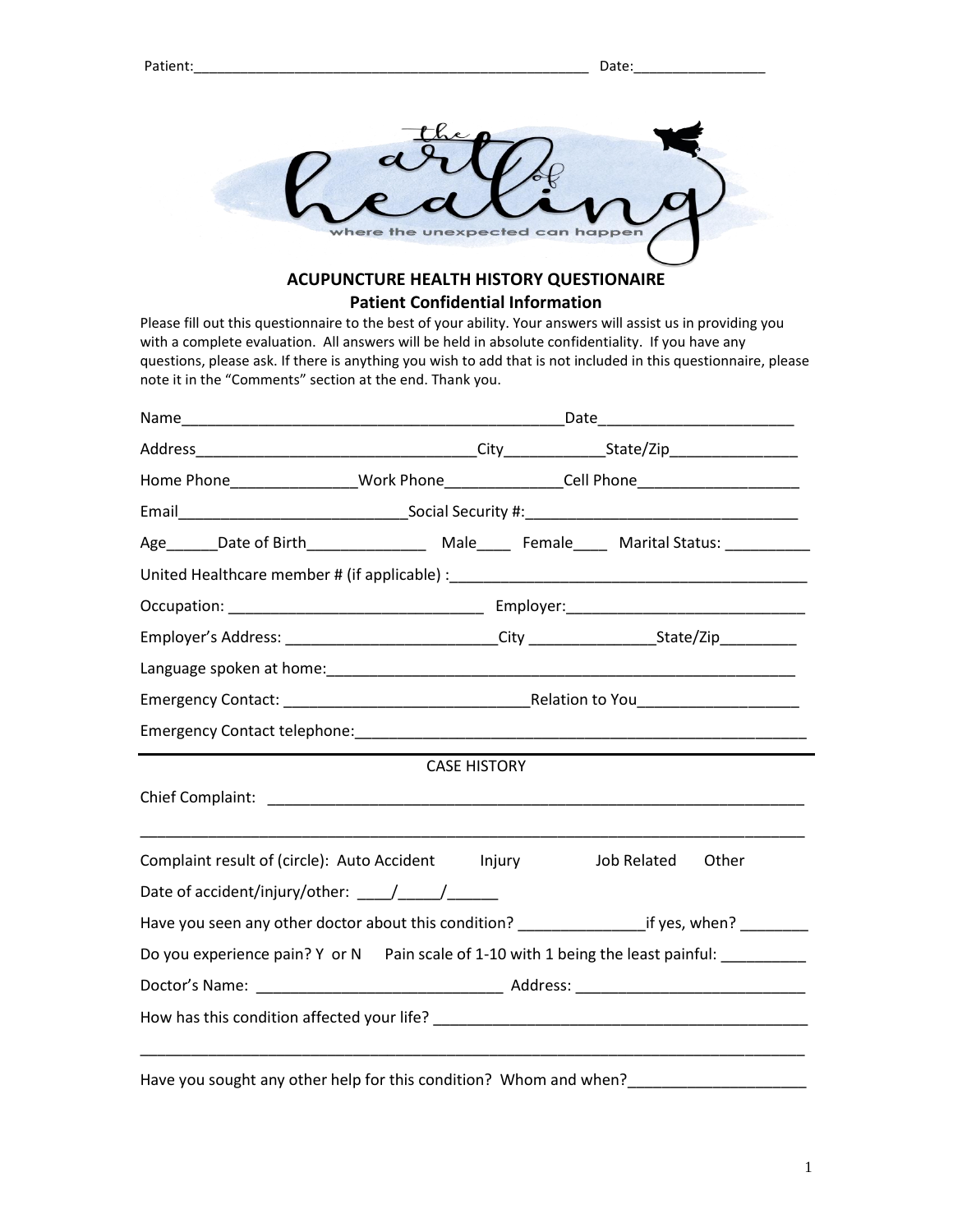|                     |               | Past Personal Medical History of Significant Illness (please circle all that apply): |                                                                                                          |
|---------------------|---------------|--------------------------------------------------------------------------------------|----------------------------------------------------------------------------------------------------------|
| $\Box$ Asthma       |               | $\Box$ Allergies $\Box$ Hepatitis $\Box$ Tuberculosis                                | Autoimmune                                                                                               |
|                     |               | $\Box$ Diabetes $\Box$ Cancer $\Box$ Stroke $\Box$ Heart disease $\Box$              | <b>High Blood Pressure</b>                                                                               |
|                     |               |                                                                                      | □ Seizures □ Thyroid □ Clotting disorders □ Other:<br>□ Seizures □ Thyroid □ Clotting disorders □ Other: |
|                     |               |                                                                                      |                                                                                                          |
|                     |               |                                                                                      |                                                                                                          |
| <b>Medications:</b> |               |                                                                                      |                                                                                                          |
| <b>Name</b>         | <b>Dosage</b> | Length of time taken                                                                 | <b>Reason for taking</b>                                                                                 |
|                     |               |                                                                                      |                                                                                                          |
|                     |               |                                                                                      |                                                                                                          |
|                     |               |                                                                                      |                                                                                                          |
|                     |               |                                                                                      |                                                                                                          |
|                     |               |                                                                                      |                                                                                                          |
|                     |               |                                                                                      |                                                                                                          |
|                     |               |                                                                                      |                                                                                                          |
|                     |               |                                                                                      |                                                                                                          |
|                     |               |                                                                                      |                                                                                                          |

What areas of your life are stressful? How does it affect your quality of life?\_\_\_\_\_\_\_\_\_\_\_\_\_\_\_\_\_\_\_\_

\_\_\_\_\_\_\_\_\_\_\_\_\_\_\_\_\_\_\_\_\_\_\_\_\_\_\_\_\_\_\_\_\_\_\_\_\_\_\_\_\_\_\_\_\_\_\_\_\_\_\_\_\_\_\_\_\_\_\_\_\_\_\_\_\_\_\_\_\_\_\_\_\_\_\_\_\_\_

\_\_\_\_\_\_\_\_\_\_\_\_\_\_\_\_\_\_\_\_\_\_\_\_\_\_\_\_\_\_\_\_\_\_\_\_\_\_\_\_\_\_\_\_\_\_\_\_\_\_\_\_\_\_\_\_\_\_\_\_\_\_\_\_\_\_\_\_\_\_\_\_\_\_\_\_\_\_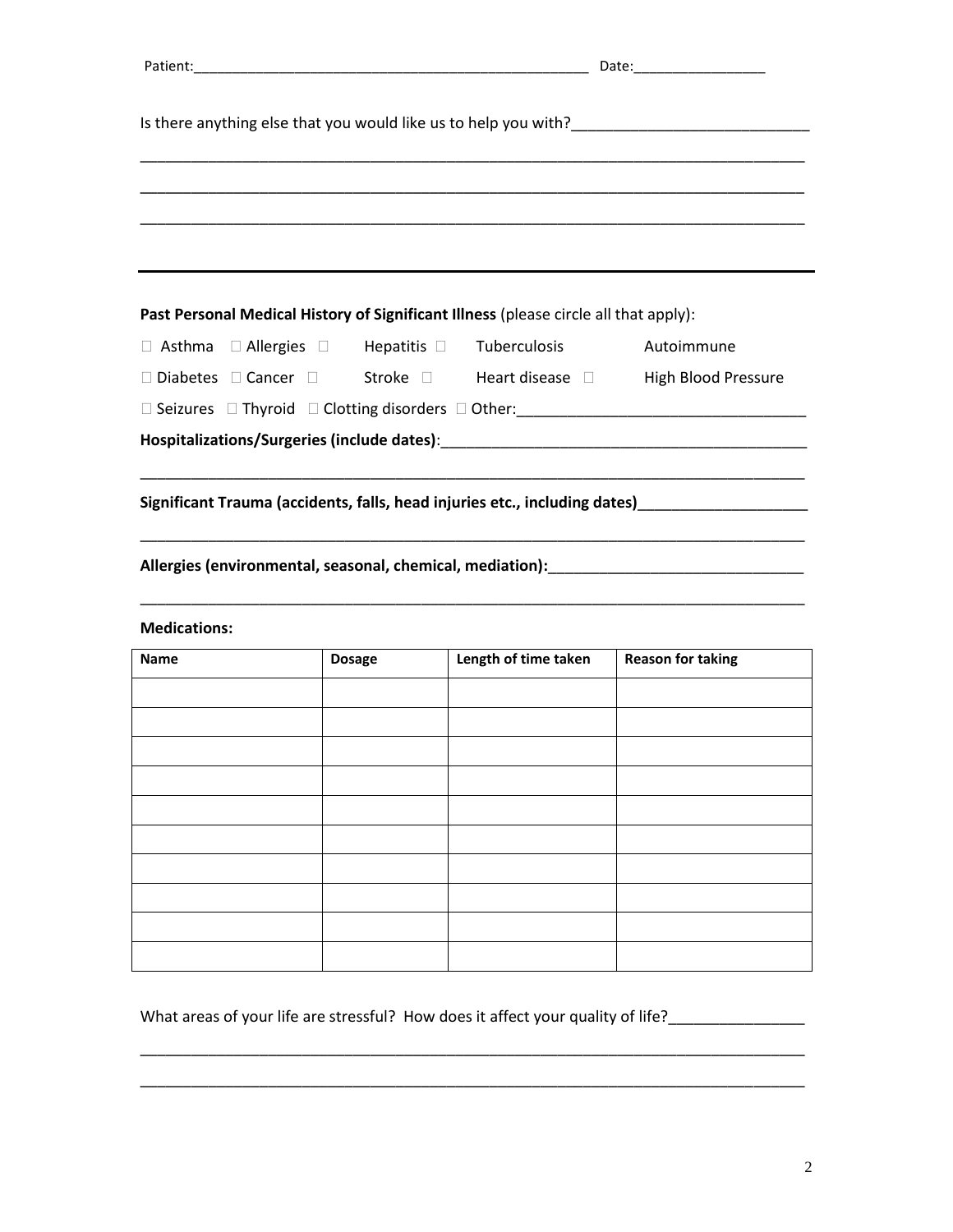|                                                                                        | Do you have a regular exercise program? $\square$ No $\square$ Yes If yes, please describe:<br><u> 1989 - Johann Stoff, deutscher Stoff, der Stoff, der Stoff, der Stoff, der Stoff, der Stoff, der Stoff, der S</u> |  |  |
|----------------------------------------------------------------------------------------|----------------------------------------------------------------------------------------------------------------------------------------------------------------------------------------------------------------------|--|--|
| Do you follow any type of special diet (i.e., vegetarian, vegan, medically related, or |                                                                                                                                                                                                                      |  |  |
|                                                                                        | Do you smoke? _________________How much/day______________How long?______________<br>How many cups of caffeinated coffee, tea, or soda do you drink per week? Please list separately                                  |  |  |
|                                                                                        | How many glass of 8 oz. water do you drink per day? Now many glass of 8 oz.<br>How many alcoholic beverages do you drink per week?_____________________________                                                      |  |  |

**Please indicate any painful or distressed body areas by circling the particular area:**



**Please circle if you have had any of the following, particularly if in the last three months: GENERAL:**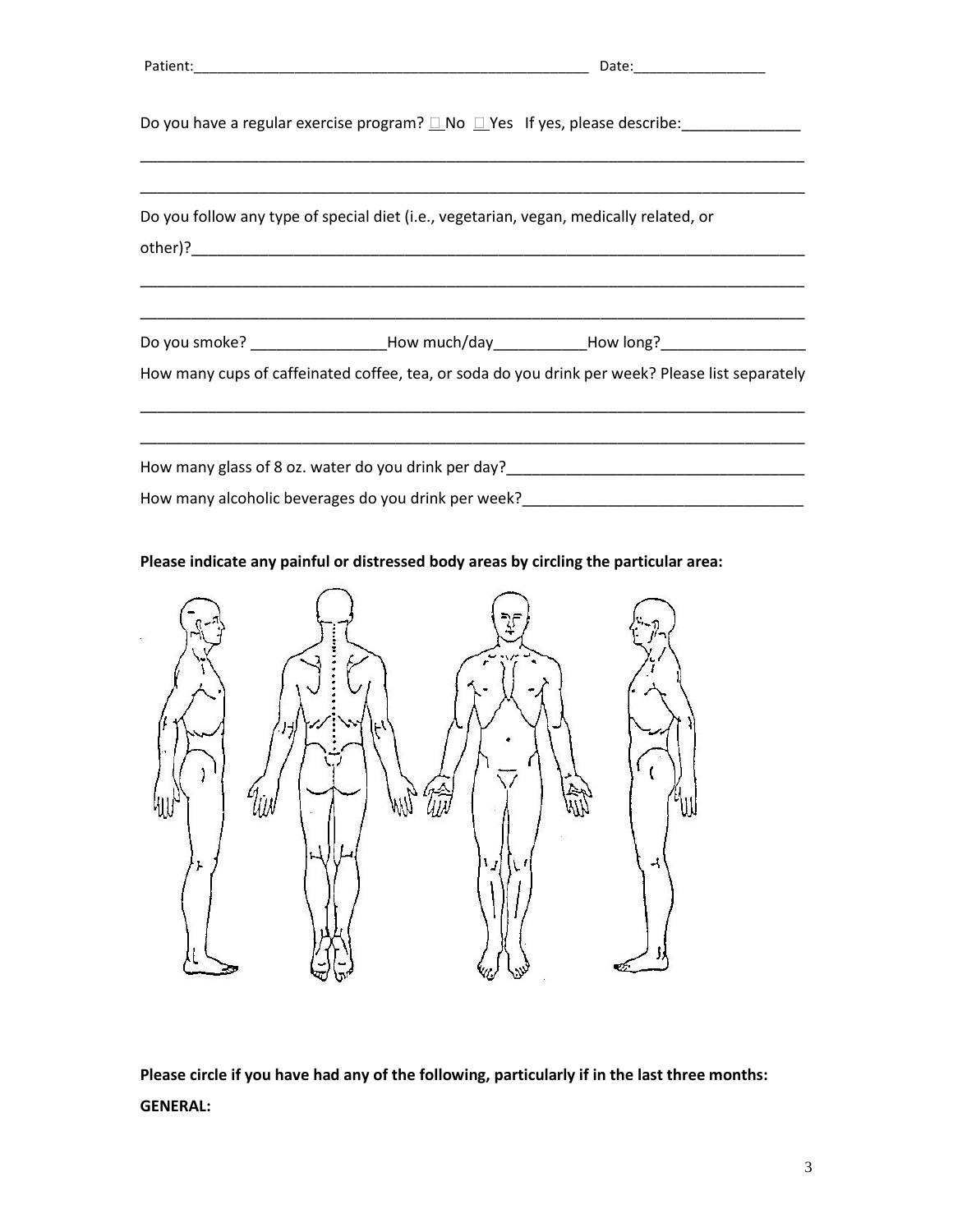| $\Box$ Fevers                                                                                | $\Box$ Chills          |                             | $\Box$ Fatigue $\Box$ Sweat easily or profusely                                                           |
|----------------------------------------------------------------------------------------------|------------------------|-----------------------------|-----------------------------------------------------------------------------------------------------------|
| $\Box$ Poor sleeping $\Box$ Night sweats $\Box$ Unexplained weight loss or weight gain       |                        |                             |                                                                                                           |
| $\Box$ Cravings                                                                              |                        |                             | $\Box$ Change in appetite $\Box$ Strong thirst for: $\Box$ hot drinks $\Box$ cold drinks                  |
|                                                                                              |                        |                             | □ Sudden drop in energy, if so what time of day?<br>□ Sudden drop in energy, if so what time of day?<br>□ |
| $\Box$ Bleed or bruise easily $\Box$ Peculiar tastes or smells $\Box$ Lack of taste or smell |                        |                             |                                                                                                           |
| <b>SKIN &amp; HAIR</b> (please circle all that apply):                                       |                        |                             |                                                                                                           |
| $\Box$ Rashes                                                                                |                        |                             | $\Box$ Ulcerations $\Box$ Hives $\Box$ Itching – night or day                                             |
| $\Box$ Eczema                                                                                | $\Box$ Pimples         | □ Dandruff                  | $\Box$ Loss of hair                                                                                       |
| $\Box$ Recent moles $\Box$ Psoriasis                                                         |                        | $\Box$ Dermatitis           | $\Box$ Acne                                                                                               |
| $\Box$ Change in hair or skin texture                                                        |                        | Rosacea                     |                                                                                                           |
|                                                                                              |                        |                             |                                                                                                           |
|                                                                                              |                        |                             |                                                                                                           |
| HEAD, EYES, EARS, NOSE & THROAT (please circle all that apply):                              |                        |                             |                                                                                                           |
| □ Dizziness                                                                                  | $Concussions$ $\Box$   | Migraines                   | Glasses                                                                                                   |
| $\Box$ Eye strain Eye Pain                                                                   |                        |                             | Poor Vision D<br>Night blindness                                                                          |
| $\Box$ Blurry vision $\Box$ Earaches                                                         |                        |                             | Ringing in ears $\square$<br>Poor hearing                                                                 |
| $\Box$ Spots in field of vision                                                              |                        | Nose bleeds                 | Grinding teeth                                                                                            |
| $\Box$ Sinus problems                                                                        | Recurrent sore throats |                             | Facial pain                                                                                               |
| □ Sores on lips or tongue                                                                    |                        |                             | Jaw clicks<br>Teeth problems $\Box$                                                                       |
|                                                                                              |                        |                             |                                                                                                           |
|                                                                                              |                        |                             |                                                                                                           |
| $\Box$ Any other head or neck problems?                                                      |                        |                             |                                                                                                           |
|                                                                                              |                        |                             |                                                                                                           |
|                                                                                              |                        |                             |                                                                                                           |
|                                                                                              |                        |                             |                                                                                                           |
| <b>CARDIOVASCULAR</b> (please circle all that apply):                                        |                        |                             |                                                                                                           |
| □High/Low Blood pressure                                                                     | $\Box$ Chest pain      | Ш                           | Fainting                                                                                                  |
| $\Box$ Irregular heart beat                                                                  |                        | $\Box$ Difficulty breathing | $\Box$ Blood clots                                                                                        |
| $\Box$ Cold hands or feet                                                                    |                        | $\Box$ Swelling of hands    | $\Box$ Swelling of feet                                                                                   |
| $\Box$ Varicose or spider veins                                                              |                        | $\Box$ Shortness of breath  | Palpitations at rest                                                                                      |
| □ Any other heart or blood vessel problems?                                                  |                        |                             |                                                                                                           |

\_\_\_\_\_\_\_\_\_\_\_\_\_\_\_\_\_\_\_\_\_\_\_\_\_\_\_\_\_\_\_\_\_\_\_\_\_\_\_\_\_\_\_\_\_\_\_\_\_\_\_\_\_\_\_\_\_\_\_\_\_\_\_\_\_\_\_\_\_\_\_\_\_\_\_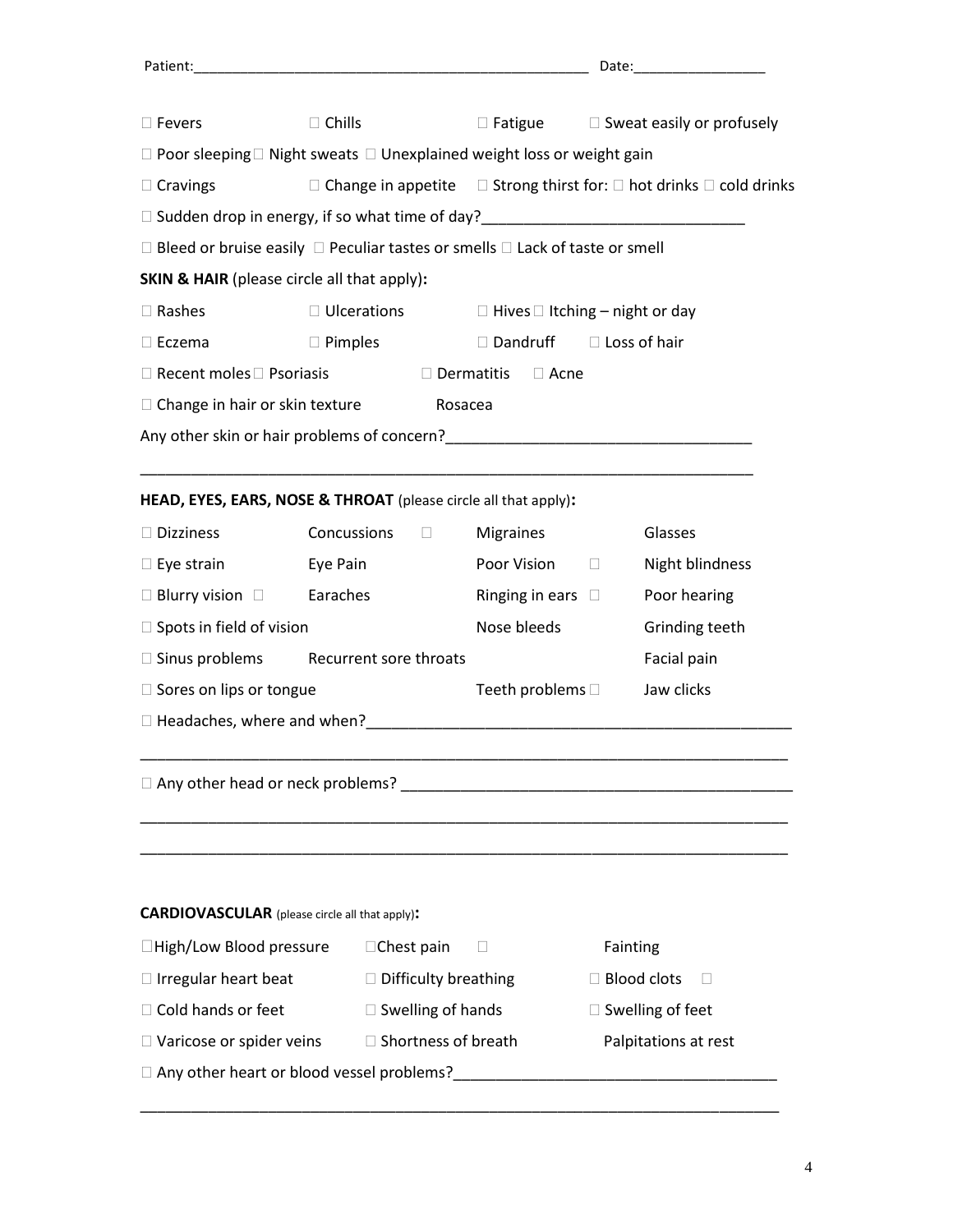| <b>RESPIRATORY</b> (please circle all that apply): |
|----------------------------------------------------|
|                                                    |

| $\Box$ Cough                                | $\Box$ Coughing blood                                       | $\Box$ Asthmas         | $\Box$ Bronchitis |
|---------------------------------------------|-------------------------------------------------------------|------------------------|-------------------|
| $\Box$ Pneumonia                            | $\Box$ Pain w/deep breath                                   | $\Box$ Chest tightness |                   |
| $\Box$ Difficulty breathing when lying down |                                                             |                        |                   |
|                                             | $\Box$ Phlegm production: $\Box$ nose / throat, what color? |                        |                   |
|                                             |                                                             |                        |                   |

## **GASTROINTESTINAL** (please circle all that apply)**:**

| Nausea D                                                                                                                | Vomiting                                                              |                       | Diarrhea             |        | Constipation                                                                     |  |
|-------------------------------------------------------------------------------------------------------------------------|-----------------------------------------------------------------------|-----------------------|----------------------|--------|----------------------------------------------------------------------------------|--|
| Gas<br>$\Box$                                                                                                           | <b>Belching</b>                                                       |                       | <b>Black Stools</b>  | $\Box$ | <b>Blood in stools</b>                                                           |  |
| Indigestion $\square$                                                                                                   | <b>Bad Breath</b>                                                     |                       | <b>Rectal Pain</b>   |        | Hemorrhoids                                                                      |  |
| <b>Bleeding gums</b>                                                                                                    |                                                                       | Bloating/edema        | Acid reflux/GERD     |        | Hernia                                                                           |  |
| Excessive appetite $\qquad$ Poor appetite $\qquad \Box$                                                                 |                                                                       |                       | IBS/Chrohn's Disease |        | Colitis                                                                          |  |
| Slow digestion $\square$ Abdominal pain/cramps                                                                          |                                                                       |                       |                      |        |                                                                                  |  |
| Loose stools, more than 2 per day                                                                                       |                                                                       |                       |                      |        |                                                                                  |  |
| Any other problem with stomach or intestines<br>Many other problem with stomach or intestines                           |                                                                       |                       |                      |        |                                                                                  |  |
| <b>GENITO-URINARY</b> (please circle all that apply):                                                                   |                                                                       |                       |                      |        |                                                                                  |  |
| □ Frequent Urination                                                                                                    |                                                                       | $\Box$ Blood in urine |                      |        | $\Box$ Pain upon urination                                                       |  |
| $\Box$ Unable to hold urine $\Box$<br>$\Box$ Urgency to urinate<br>Kidney stones                                        |                                                                       |                       |                      |        |                                                                                  |  |
|                                                                                                                         | $\Box$ Decrease in flow<br>$\square$ Sores on genitals<br>□ Impotency |                       |                      |        |                                                                                  |  |
| □ Any particular color to your urine?<br>□ Any particular color to your urine?<br>□ Any particular color to your urine? |                                                                       |                       |                      |        |                                                                                  |  |
|                                                                                                                         |                                                                       |                       |                      |        |                                                                                  |  |
| Do you wake up at night to urinate? If yes, how many times a night? ____________<br>$\Box$                              |                                                                       |                       |                      |        |                                                                                  |  |
|                                                                                                                         |                                                                       |                       |                      |        | Any other problems with your genital or urinary systems?________________________ |  |
| <b>MALE:</b>                                                                                                            |                                                                       |                       |                      |        |                                                                                  |  |
|                                                                                                                         |                                                                       |                       |                      |        |                                                                                  |  |
| Erection difficulties _____________________ Incontinence ________________________                                       |                                                                       |                       |                      |        |                                                                                  |  |
|                                                                                                                         |                                                                       |                       |                      |        |                                                                                  |  |
|                                                                                                                         |                                                                       |                       |                      |        |                                                                                  |  |
| <b>FEMALE:</b>                                                                                                          |                                                                       |                       |                      |        |                                                                                  |  |

| Is it possible that you pregnant? $\square$ Yes | $\Box$ No |
|-------------------------------------------------|-----------|
|-------------------------------------------------|-----------|